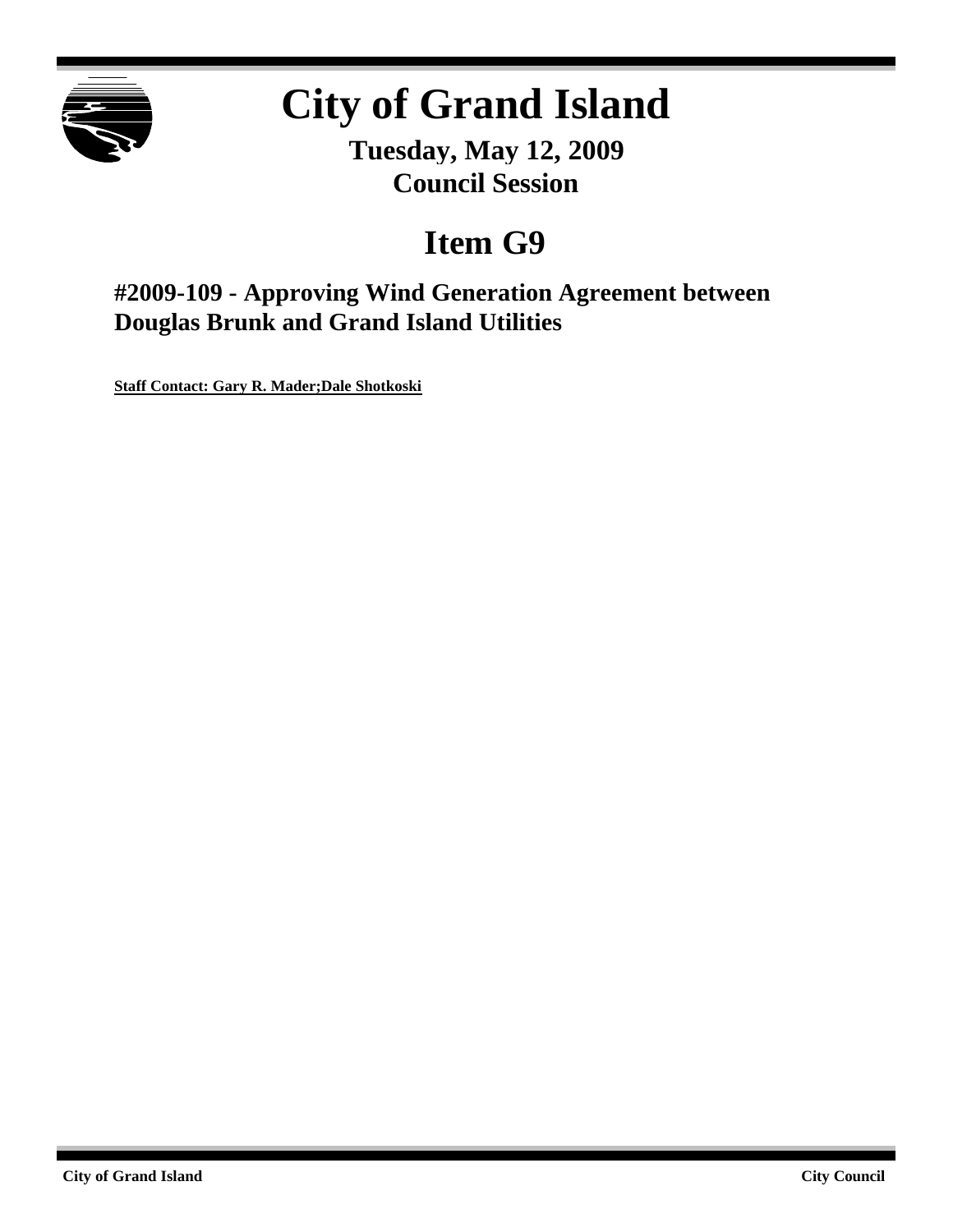## **Council Agenda Memo**

| From:           | Gary R. Mader, Utilities Director<br>Dale Shotkoski, City Attorney |  |  |  |
|-----------------|--------------------------------------------------------------------|--|--|--|
| <b>Meeting:</b> | May 12, 2009                                                       |  |  |  |
| Subject:        | <b>Customer Owned Generation Agreement</b>                         |  |  |  |
| Item $\#$ 's:   | $G-9$                                                              |  |  |  |
| $Presenter(s):$ | Gary R. Mader, Utilities Director                                  |  |  |  |

### **Background**

The National Energy Act of November, 1978 and the Public Utility Regulatory Policies Act (PURPA) had the effect of placing certain regulatory requirements on electric utilities. The goals of PURPA are to encourage:

- 1. The conservation of energy supplied by electric utilities
- 2. The optimization of the efficient use of facilities and resources by electric utilities
- 3. Equitable rates to electric consumers

PURPA addresses the subject of customer-owned generation. In order to carry out the provisions of the Act, the Federal Energy Regulatory Commission (FERC) issued certain rules and regulations (18 C.F.R. Part 292) regarding electric utility obligations and qualifying status for customer-owned generation.

The purpose of PURPA and the FERC rules is to encourage the use of cogeneration and small production facilities where such devices might utilize alternate and/or renewable fuels and thus might make a significant contribution to the nation's effort to conserve conventional fossil fueled energy resources.

Customer owned generation devices (designated Qualifying Facilities by FERC) are divided into two subsets, cogenerators and small power producers. Cogeneration facilities simultaneously produce two forms of useful energy such as electric power and steam. Cogeneration facilities can use significantly less fuel to produce electricity and steam in a combined process (or other forms of energy) than would be needed to produce the two separately. Qualifying Facilities power generators are those that rely on non-conventional fuels such as biomass, solid or gaseous waste, or renewable resources, including wind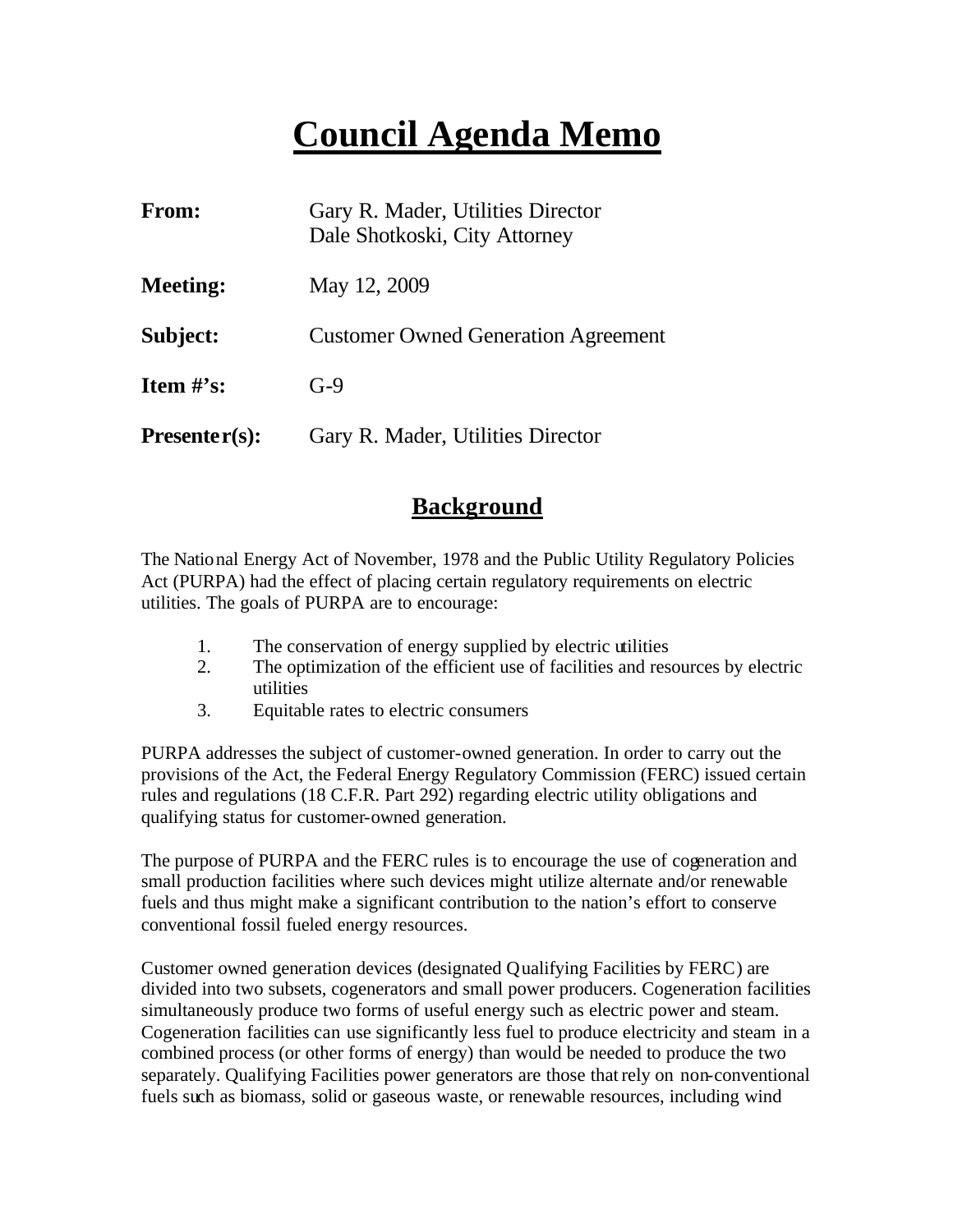and solar, to produce electric power. Use of alternative sources can reduce the need to consume conventional fossil fuels to produce electricity.

Under the FERC regulations, the Utilities Department is generally obligated to interconnect and operate in parallel with Qualifying Facilities, and to purchase excess electricity from those generators who qualify under FERC's standards.

The regulations allow the host utility to establish interconnection standards to ensure electrical system safety and reliability. The Act and regulations also make it clear that a utility's other customers are not to be detrimentally affected as a result of the interconnection.

The purchase rate for excess power provided from Qualifying Facilities is based (as stated by FERC) upon the costs that can be avoided by the host utility by such purchases. Avoided costs can be classified into two basic components, energy related and capacity related.

Energy related avoided costs are those associated with the cost of not burning conventional fuel to produce electricity or reducing energy purchases. With wind generation the costs that can be avoided are those associated with energy, i.e., not burning coal, natural gas or oil; or not purchasing power from other utilities.

Capacity avoided costs are those associated with the capital cost of adding new generation. If, at some point in the future, Grand Island were able to avoid acquisition of generation resources by relying on Qualifying Facilities to meet peak electric demands, there would be additional value over and above the avoided energy costs.

### **Discussion**

GIUD now has a customer who wishes to connect to the electrical distribution system with a wind generator. A contract was developed to allow the interconnection, protect GIUD facilities and to create a mechanism to pay the customer should the Qualifying Facility produce excess energy to sell back.

The proposed agreement was modeled after a similar agreement form used by the Lincoln Electric System, with review of currently known and pending regulation at the state and federal level.

## **Alternatives**

It appears that the Council has the following alternatives concerning the issue at hand.

The Council may:

- 1. Move to approve
- 2. Refer the issue to a Committee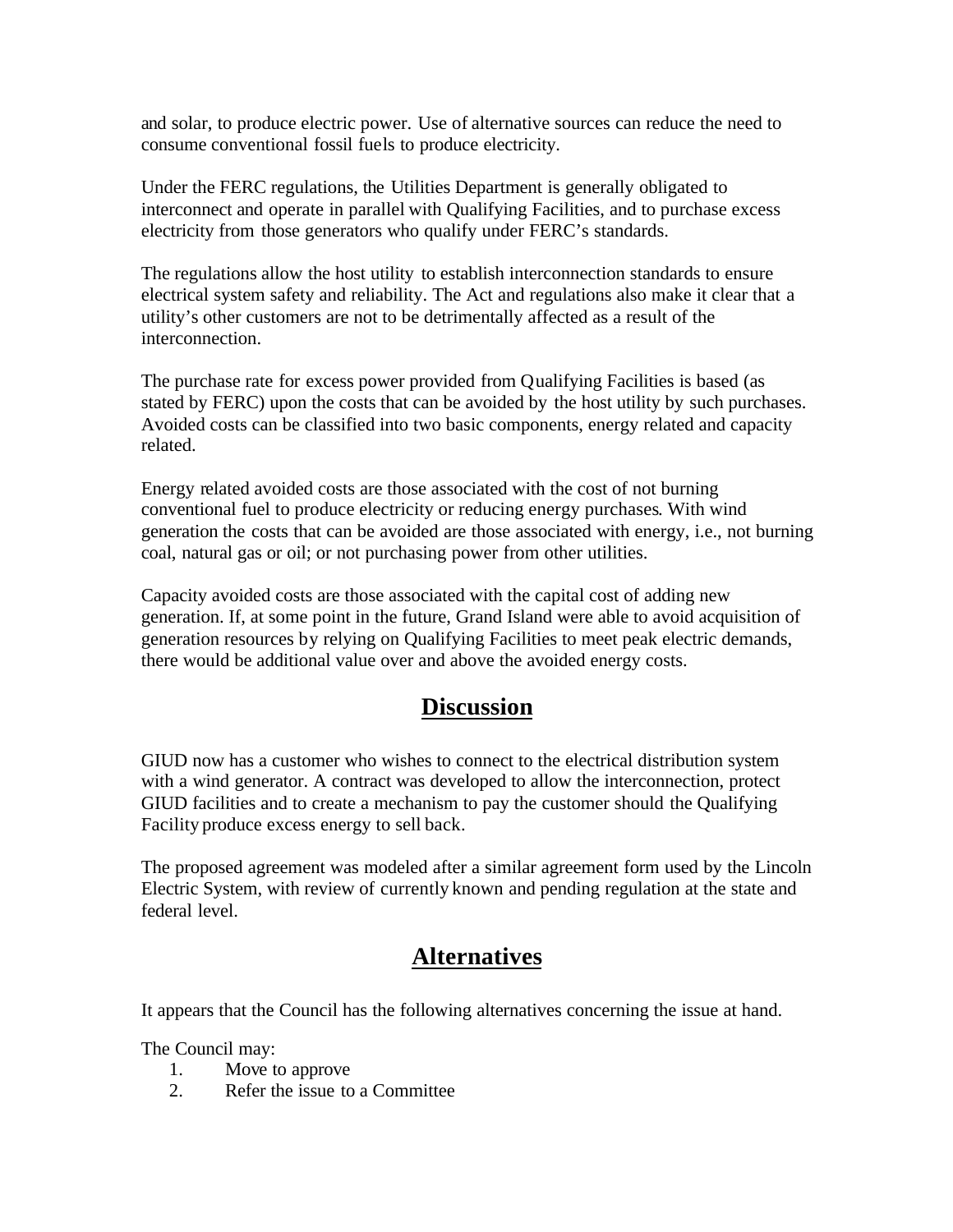- 3. Postpone the issue to future date
- 4. Take no action on the issue

## **Recommendation**

City Administration recommends that the Council approve the Customer Owned Generation Agreement with Douglas Brunk to connect a wind powered electric generator to Grand Island's electrical system.

## **Sample Motion**

Move to approve the Customer Owned Generation Agreement with Douglas Brunk to connect a wind generator to Grand Island's electrical system.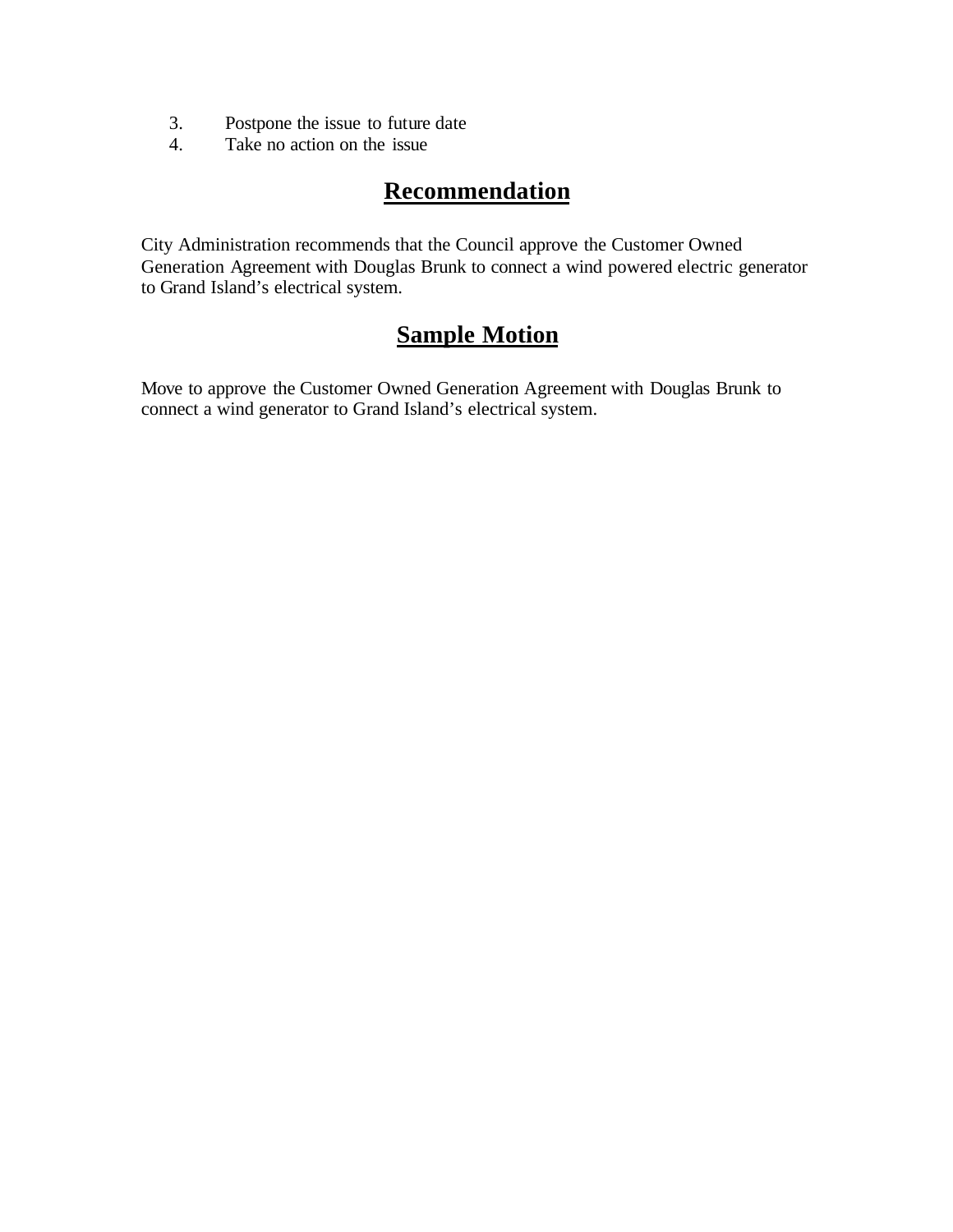#### COGENERATION AND SMALL POWER PRODUCTION (25 kW and less) PARALLEL OPERATION, POWER SALES AND INTERCONNECTION AGREEMENT between THE CITY OF GRAND ISLAND UTILITIES DEPARTMENT and Douglas Brunk

The Power Sales and Interconnection Agreement, hereinafter called the "Agreement," is made and entered into as of the 12th day of May, 2009 by and between Douglas Brunk, hereinafter referred to as the "Owner" of the alternate energy generation equipment of "Qualifying Facility" and the City of Grand Island Utilities Department, a municipal corporation of the State of Nebraska, hereinafter referred to a "GIUD".

WITNESSED: The Owner desires to install alternate energy generation equipment or a Qualifying Facility and has requested that it be interconnected to GIUD such that is operates in parallel with GIUD and GIUD may receive energy from such Qualifying Facility. GIUD agrees to allow such interconnection subject to the following terms and conditions, which are accepted and agreed to by the Owner:

#### **ARTICLE I**

#### **TERM OF AGREEMENT**

This Agreement shall be binding upon execution and shall remain in effect for a term of twelve (12) months from the forenamed execution date. The Agreement may be terminated by either Party by giving 30 days written notice. Upon completion of the term, the Agreement will remain effective on a month to month basis unless terminated by either Party.

#### **ARTICLE II**

#### **SALE OF ENERGY**

The Owner of the Qualifying Facility elects to sell and deliver energy to GIUD under one of the following two options:

(Check the appropriate option)

| <b>OPTION A</b> | Deliver the entire electrical output of the Qualifying<br>Facility.                                                                       |
|-----------------|-------------------------------------------------------------------------------------------------------------------------------------------|
| OPTION B        | Deliver the instantaneous surplus or excess electrical<br>output beyond any load requirements associated with the<br>Qualifying Facility. |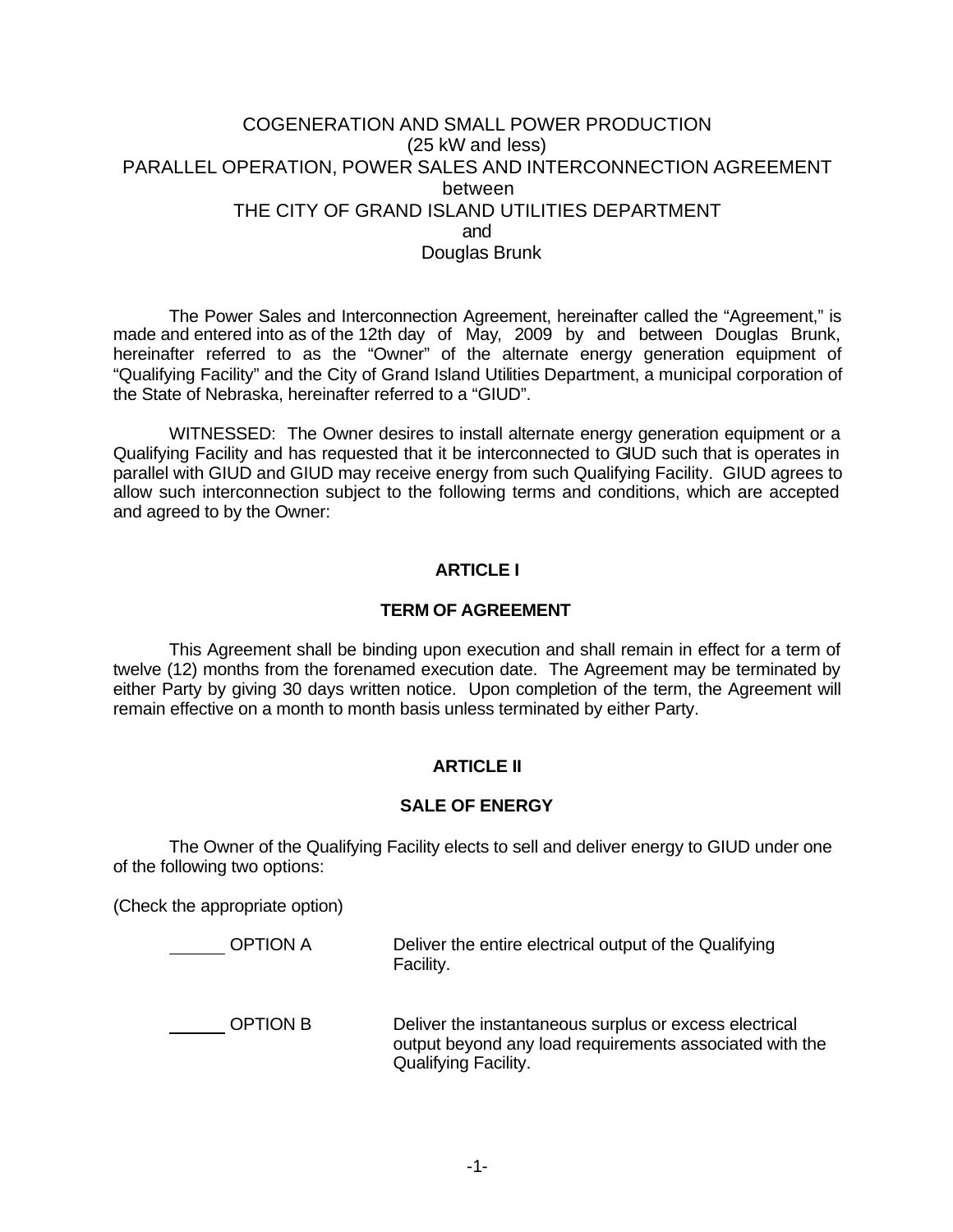#### **ARTICLE III**

#### **RATES FOR PURCHASES FROM QUALIFYING FACILITY**

GIUD shall pay the Qualifying Facility for energy delivered to the utility according to the current period GIUD price schedule for such purchases. This price schedule shall be reviewed and subject to change by GIUD at its discretion.

#### **ARTICLE V**

#### **TERMS AND CONDITIONS**

This Agreement includes the following appendix which is attached and incorporated by reference herein:

In addition, the terms and conditions of the GIUD Service Regulations, as modified from time to time, shall also apply except as expressly modified in this Agreement.

In Witness Whereof, the Parties have executed this Agreement by their duly authorized representatives as of the date hereinabove set forth:

Qualifying Facility City of Grand Island, Utilities Dept.

Title **Mayor** 

Attest **Attendix Active Active Active** Attest

City Clerk

Appendix A - General Terms and Conditions of Interconnection and Power Purchases and Sales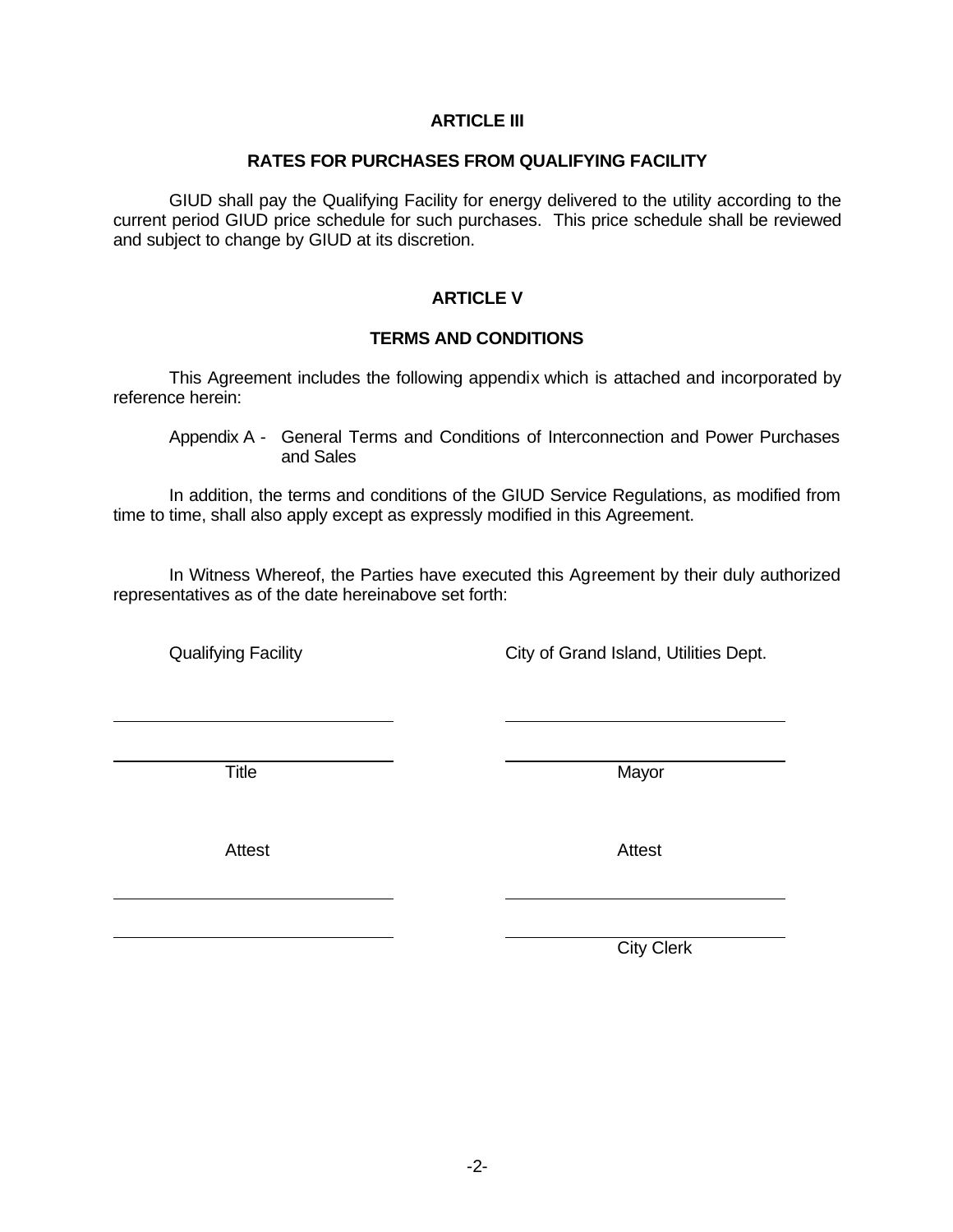#### APPENDIX A

#### GENERAL TERMS AND CONDITIONS OF INTERCONNECTION AND POWER PURCHASES AND SALES

#### *A-1 Electrical Service Conditions*

#### A-1.1 *General*

- a) Owner: 2000 Contract and Contract and Contract and Contract and Contract and Contract and Contract and Contract and Contract and Contract and Contract and Contract and Contract and Contract and Contract and Contract and
- b) Location:

#### A-1.2 *Primer Mover and Generator*

- a) Manufacturer:
- b) Manufacturer's Reference Number, Type or Style:
- c) Serial Number: <u>Figure 1000 Serial Number:</u>
- d) Nameplate Data: 11 November 2016
- e) Fuel Source: <u>contract and the set of the set of the set of the set of the set of the set of the set of the set of the set of the set of the set of the set of the set of the set of the set of the set of the set of the s</u>

#### A-1.3 *Character of Service*

- a) Voltage: b) Phase: $\frac{1}{\sqrt{1-\frac{1}{2}}}\left\{ \frac{1}{2}, \frac{1}{2}, \frac{1}{2}\right\}$ c) Frequency:
- d) Service Amp: 2000 and 2000 and 2000 and 2000 and 2000 and 2000 and 2000 and 2000 and 2000 and 2000 and 2000

<u> 1980 - Johann Barnett, fransk politik (f. 1980)</u>

e) Other Characteristics:

#### A-1.4 *Points of Delivery and Receipt*

The point of delivery and/or receipt between GIUD and the Qualifying Facility will be the GIUD metering equipment or that point where the GIUD service wires are joined to the Qualifying Facility's service terminals unless otherwise mutually agreed to by the Parties.

#### *A-2 Rights and Obligations*

#### A-2.1 *Ownership and Responsibility*

The Owner of the Qualifying Facility shall design, construct, install, own, operate and maintain the Facility and all equipment on the Owner's side of the point of delivery/receipt that is required to generate and deliver energy to GUID except for any special facilities as may be designated. The Facility's protection, control, safety and all associated equipment must meet standards of good engineering and electrical safety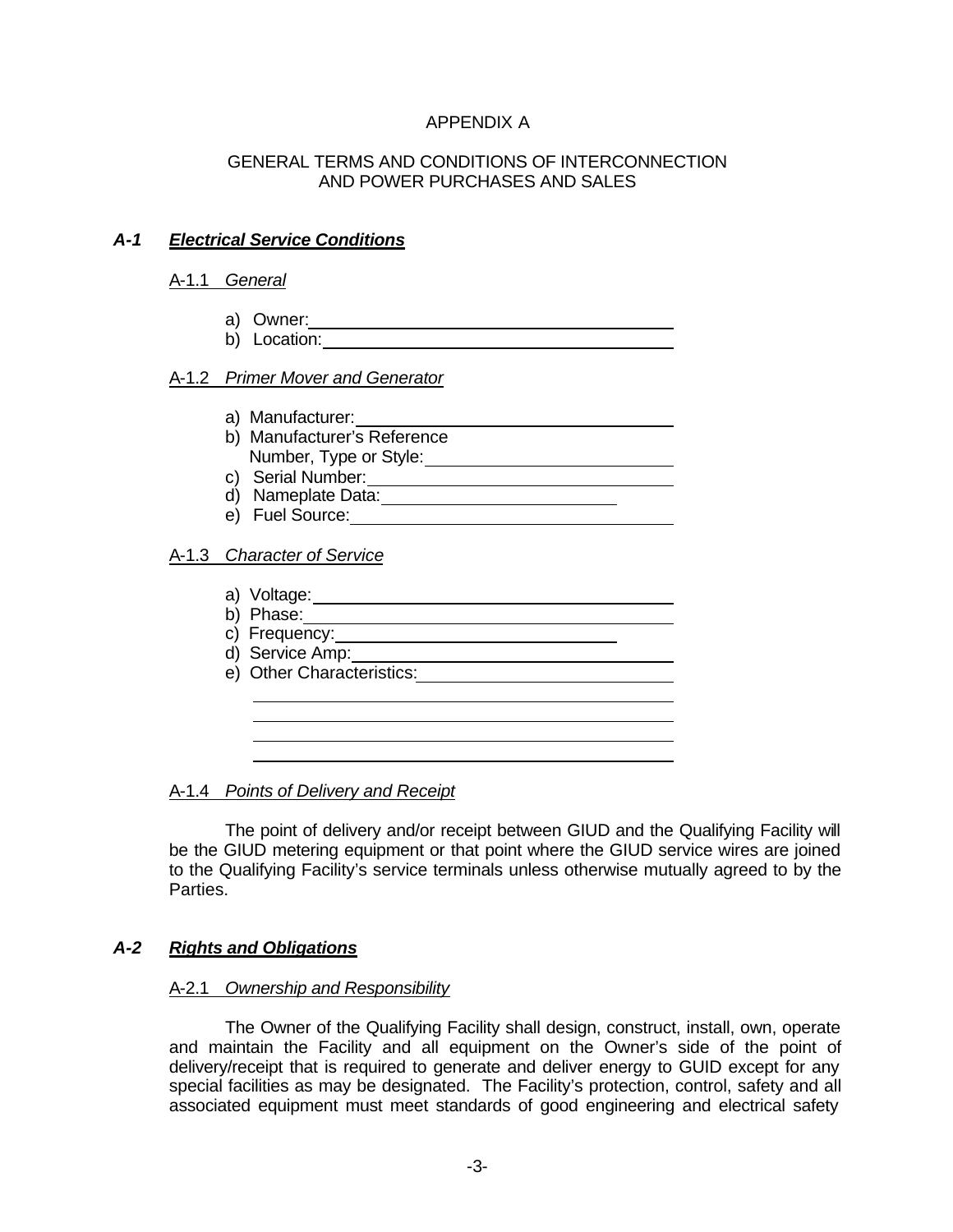practices as determined solely by GIUD and be capable of parallel operation with GIUD service wires. The protection, control, safety and other associated equipment shall at all reasonable times be accessible to authorized GIUD personnel.

#### A-2.2 *Design*

The Owner of the Qualifying Facility shall supply GIUD with three copies of technical specifications and drawings upon request related to the production and interconnection facilities and related equipment. GIUD's review of the Facility's specifications shall not be construed as confirming nor endorsing the design nor as any warranty of safety, durability or reliability of such Facility or equipment. GIUD shall not, by reason of such review or failure to review, be responsible for strength, details of design, adequacy or capacity of the Qualifying Facility or other equipment, nor shall GIUD's acceptance be deemed to be an endorsement of any facility or equipment.

#### A-2.3 *Interconnection Facilities*

The Owner of Qualifying Facility shall construct, own and maintain interconnection facilities as required by GIUD to deliver energy from the Qualifying Facility to the point of delivery/receipt. The interconnection facilities shall be of such size to accommodate the delivery of such energy.

#### A-2.4 *Protective Equipment*

The Owner of the Qualifying Facility shall be responsible for providing and maintaining all equipment deemed necessary for the protection of its own facilities, property and operations. Such equipment shall be provided for on the Owner's side of the point of delivery/receipt. By virtue of the interconnection with the Qualifying Facility, GIUD assumes no liability for the protection of any property or person associated with the Qualifying Facility's operations.

#### A-2.5 *Changes in Conditions*

The Owner of the Qualifying Facility agrees to make and bear all costs, except as otherwise provided, of changes in equipment necessitated by changes in service requirements as may be reasonably required by GIUD.

#### A-2.6 *Governmental Regulations, Codes and Ordinance*

The Owner of the Qualifying Facility has the responsibility to comply with all applicable federal, state and local regulations, building codes and ordinances including electrical codes. The Owner shall not begin initial operation of the Qualifying Facility until it has passed applicable code inspection requirements and has received written approval from GIUD. The GIUD review of design specifications and drawing or on-site inspections shall not be construed as approvals as to compliance with any such regulations, codes and/or ordinances.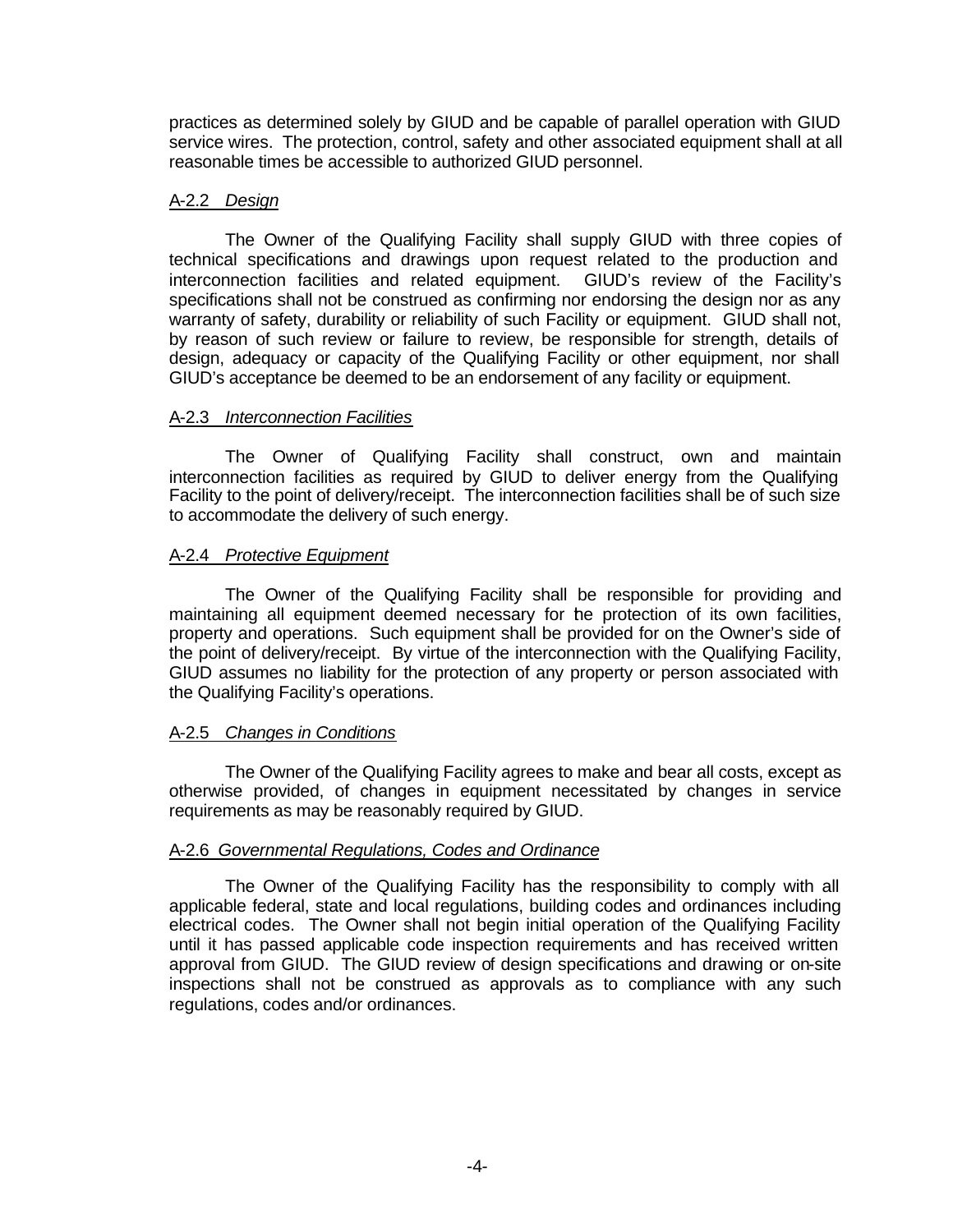#### A-2.7 *Land Rights*

The Owner of the Qualifying Facility grants to GIUD all necessary right-of-ways and easements on the property of the Owner to install, operate, maintain, replace and remove GIUD metering and interconnection equipment. If any part of GIUD 's facilities are to be located on property owned by other than a Party to this Agreement, the Owner of the Qualifying Facility shall procure all necessary right-of-ways and easements for the construction, operation, maintenance and replacement of GIUD's facilities upon such property in a form satisfactory to GIUD. The standard GIUD easement agreement will be utilized.

Authorized GIUD personnel have the right to enter at any reasonable time to inspect equipment located on the property or within an enclosure and make safety inspections. This right does not relieve the Owner of the Qualifying Facility of the obligation to maintain such facilities.

#### *A-3 Operations and Safety*

#### A3.1 *Procedures*

The Owner of the Qualifying Facility shall cooperate with GIUD in developing mutually acceptable operating procedures for the delivery of the electrical output from the Qualifying Facility and associated interconnection. The Owner will be responsible for operating the Qualifying Facility and associated equipment in a manner that will not cause undesirable and harmful effects, unusual fluctuations or disturbances to occur on the electrical system of GIUD or GIUD's customers. Any future changes to the interconnection relay settings must receive the approval of GIUD System Protection personnel before implementation.

#### A-3.2 *Disconnect Equipment*

The Owner shall provide equipment for manually disconnecting and isolating the Qualifying Facility from the GIUD electrical system. An outside-mounted visible disconnect shall be installed on the Owner's side of the point of delivery/receipt near the meter or mutually agreed upon location. Such equipment must be capable of preventing the Qualifying Facility from energizing the GIUD service wires and must include a device which, at GIUD's discretion, GIUD employees can operate and lock in place.

The Owner shall also provide equipment to automatically disconnect and isolate the Qualifying Facility from GIUD during a service interruption. The automatic disconnect shall receive its voltage and frequency referenced from the GIUD service wires. The automatic disconnect shall not close without proper voltage and frequency from the GIUD service wires. Such equipment must be capable of preventing the Qualifying Facility from energizing GIUD service wires during a service interruption. Please refer to the latest IEEE standard 1547 section on "Islanding."

#### A3.3 *Fault Protection*

Adequate protection facilities shall be provided by the Owner to protect the GIUD service wires from fault currents originating from the Qualifying Facility. The Owner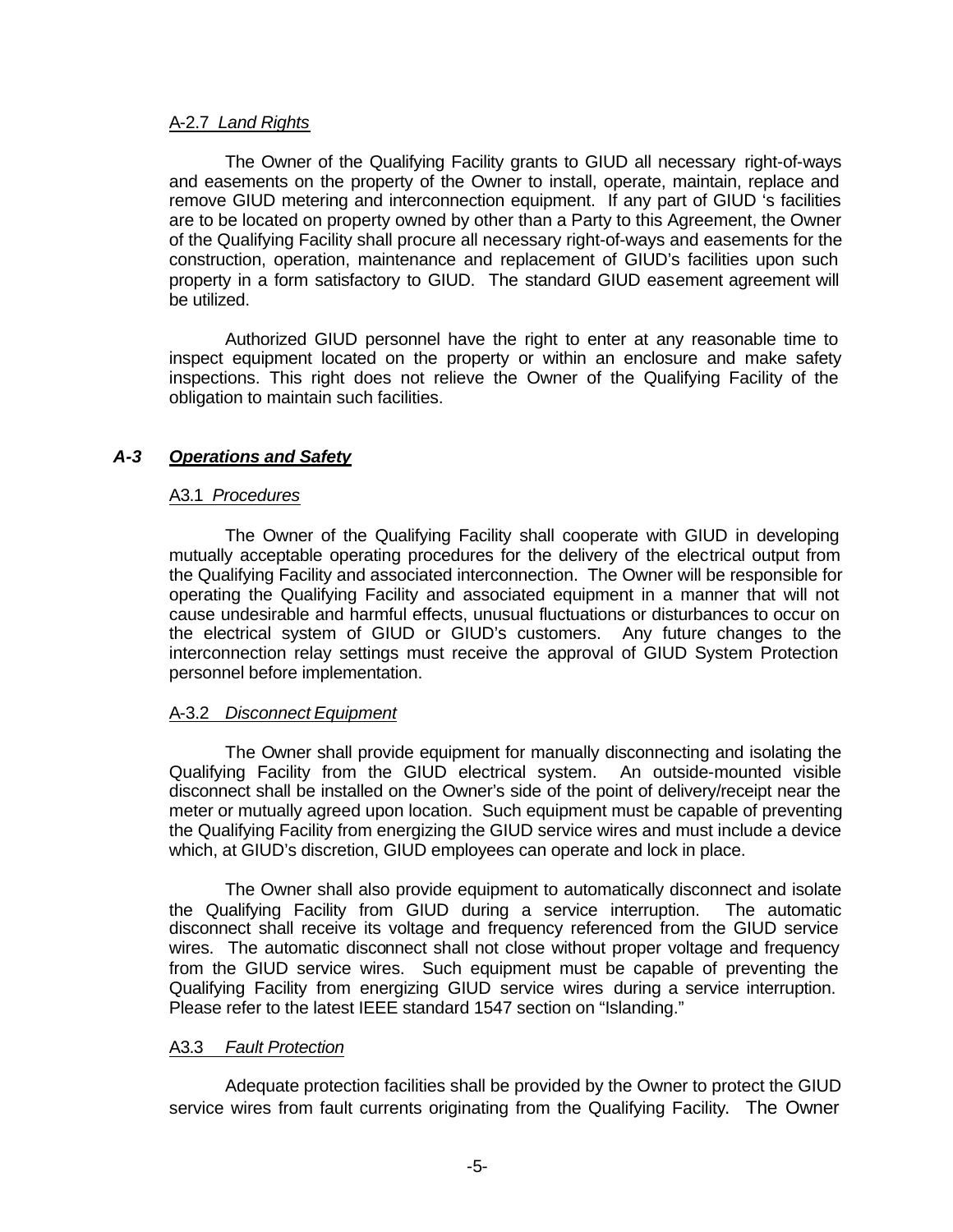shall also be responsible to provide adequate protection for the Qualifying Facility from fault currents originating from GIUD.

#### A-3.4 *Over/Under Voltage*

It shall be the responsibility of the Owner to provide adequate protection or safeguards to prevent damage to GIUD caused by over/under voltages originating in the Qualifying Facility and to protect the Qualifying Facility from inadvertent over/under voltage conditions originating from the GIUD electrical system. Please refer to the latest IEEE standard 1547 for voltage ranges and clearing times when setting the interconnection relay.

#### A-3.5 *Synchronization*

The Owner shall provide adequate facilities for the proper synchronization of the Qualifying Facility with GIUD service wires such that such synchronization is accomplished without causing undesirable currents, surges or voltage dips on the GIUD electrical system. GIUD employs automatic reclosing on its distribution system circuit breakers. A fault and the subsequent breaker trip and reclose can cause an out-ofphase condition to exist between GIUD and the customer generation facility. Following a period of interruption, the proper resynchronization of the Qualifying Facility shall be the responsibility of the Owner.

#### A-3.6 *Grounding*

The Owner shall ground the Qualifying Facility and associated equipment in such a manner that coordination is maintained with the relay protection system in use by GIUD and the Qualifying Facility is protected from being subject to deleterious voltage and excessive current conditions.

#### A-3.7 *Harmonics*

Adequate design precaution must be taken by the Owner to prevent excessive and deleterious harmonic voltages and/or currents caused by the Qualifying Facility from occurring on the electrical system of GIUD or to GIUD's customers. The Qualifying Facility must be designed to operate with normal harmonic voltage and currents that originate from the GIUD electrical system. Please refer to the latest IEEE standard 1547.

#### A-3.8 *Power Factor*

The operation of the Qualifying Facility shall not produce nor consume excessive reactive power. Should the power factor fall outside acceptable limits either lagging or leading, as determined by GIUD, the Owner shall undertake the necessary modifications to meet the required power factor level.

#### A-3.9 *Voltage Regulation*

The Owner shall provide the necessary voltage regulation equipment to prevent the Qualifying Facility from causing excessive voltage variations on the GIUD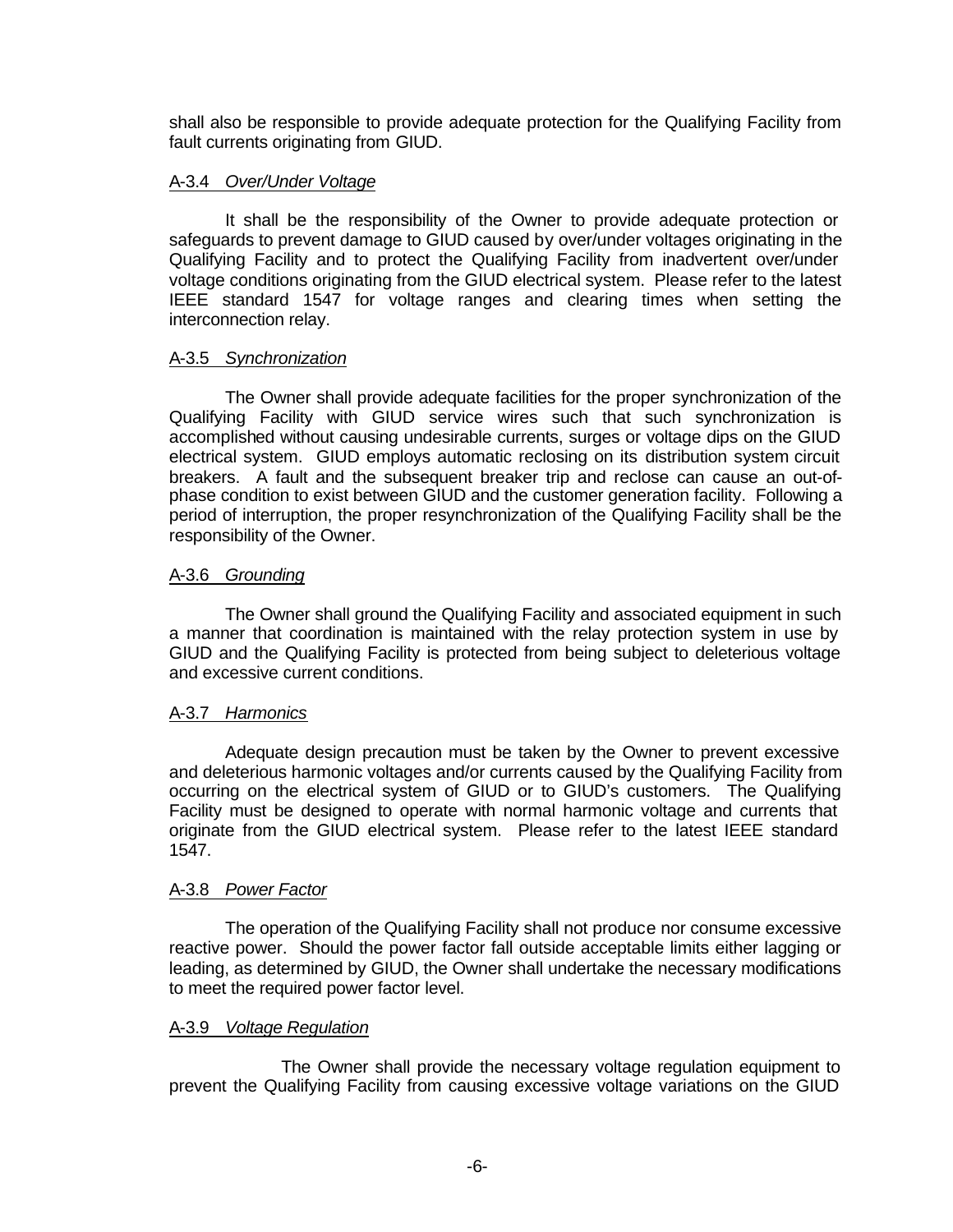electrical system. The voltage variation caused by the Qualifying Facility must be within the ranges capable of being handled by the voltage regulation facilities used by GIUD.

#### A-3.10 *Voltage Flicker*

Voltage surges or flickers caused by the operation, synchronization or isolation of the Qualifying Facility shall be within the standards of frequency of occurrence and magnitude established by GIUD to prevent undue voltage flicker on the GIUD electrical system. The Owner shall provide suitable equipment to reasonably limit voltage fluctuations caused by the Qualifying Facility.

#### A-3.11 *Voltage Balance*

The voltage produced by the Qualifying Facility must be balanced if it is a threephase installation. The Owner shall be responsible for protecting the Qualifying Facility from an inadvertent phase unbalance in GIUD service voltage.

#### A-3.12 *Over/Under Frequency*

The Owner shall provide the necessary facilities for safeguards and protection of equipment caused by the ocurrence of an over or under frequency event. Please refer to the latest IEEE standard 1547 for frequency ranges and clearing times when setting the interconnection relay.

#### A-3.13 *Emergency Dispatchability*

An emergency condition exists when the reliability of the electric system is in jeopardy and customer service is threatened. During emergency conditions, the Owners of Qualifying Facilities may be asked to place control of their facilities under the direction of GIUD until the electric system has returned to normal operation. GIUD will determine when generation should be adjusted, brought on-line or shut down. If the Owner chooses to cooperate during these emergency conditions, they should be able to alter their generation schedules as directed by GIUD system dispatchers.

#### *A-4 Continuity of Service*

GIUD shall not be obligated to accept and GIUD may require the Qualifying Facility to curtail, interrupt or reduce deliveries of energy in order to construct, install, maintain, repair, replace, remove, investigate or inspect any of its equipment or any part of its electrical system or if it determines that curtailment, interruption or reduction is necessary because of emergencies, forced outages, operating conditions on its electrical system or as otherwise required by prudent electrical utility practices. Such discontinuance of service or purchases shall be without notice or liability.

The Owner of the Qualifying Facility shall promptly notify GIUD of any extended Qualifying Facility outage along with the estimated duration of such outage or reduction. Any violation of the terms and conditions of the Agreement or GIUD Service Regulations shall result in the immediate termination of the Agreement without notice or liability.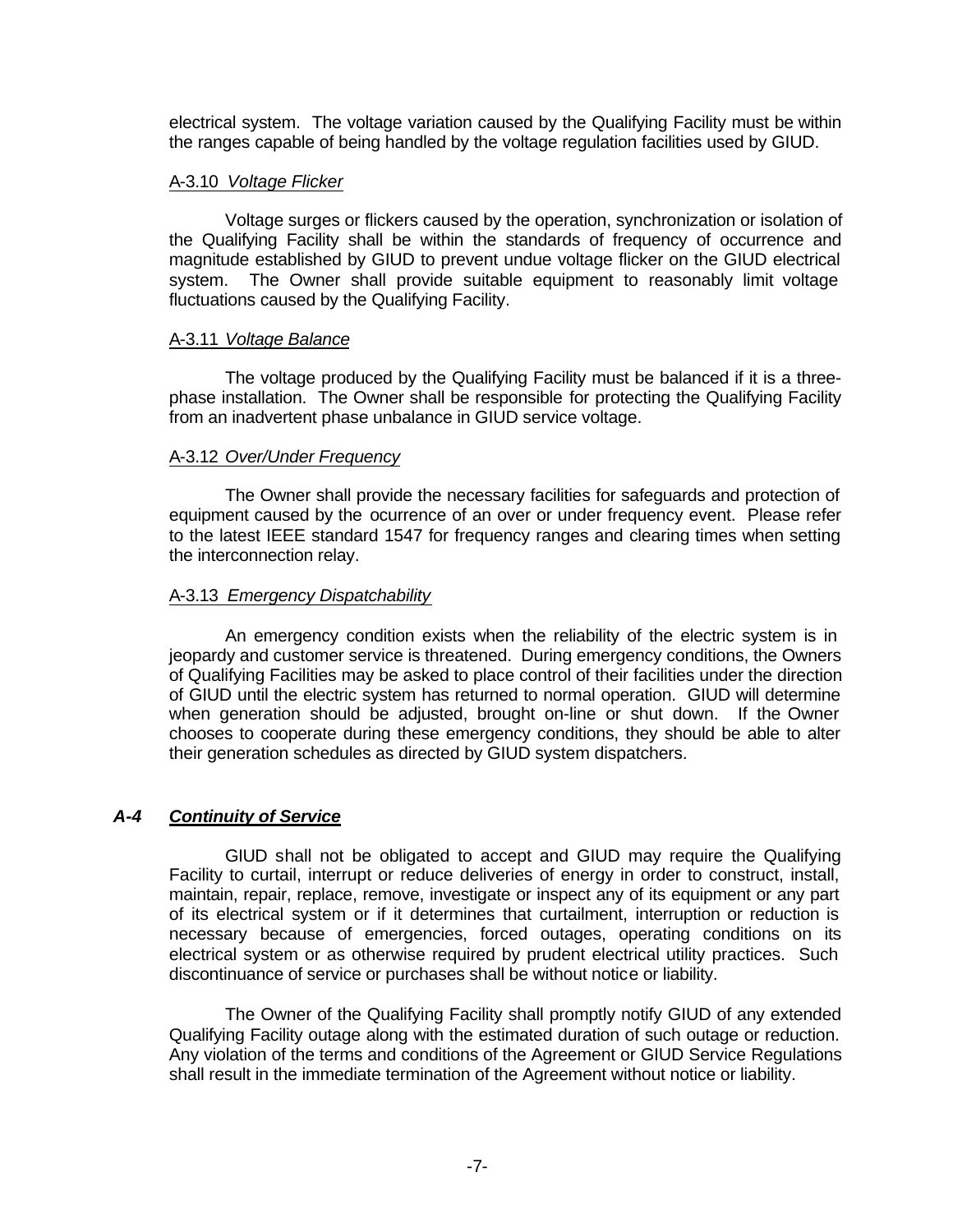#### *A-5 Metering*

#### A-5.1 *Ownership and Maintenance*

GIUD, at its expense, shall install, own, maintain and test all billing meters and associated equipment that is necessary in GIUD's sole judgment to determine amounts and/or times of delivery of energy by the Qualifying Facility to GIUD and from GIUD to the Qualifying Facility and any associated load. The Qualifying Facility shall furnish the meter socket(s) and other related equipment plus sufficient space required by GIUD in order to accommodate such equipment.

The Owner of the Qualifying Facility agrees to allow GIUD, at GIUD's expense, to install additional metering to obtain other load and operating data provided such metering does not adversely affect the operations of the Qualifying Facility.

#### A-5.2 *Sealed Meters and Testing*

All meters used to determine the billings shall be sealed and the seals shall be broken by GIUD employees only upon those occasions when the meters are to be inspected, tested or adjusted.

If requested to do so by the Qualifying Facility, GIUD shall inspect or test the meter(s) with the expense of such an inspection or test being paid by the Qualifying Facility unless upon being tested or inspected the meter is found to register inaccurately by more than two percent of full scale. If a meter is found to be inaccurate beyond two percent or is otherwise defective, it shall be repaired or replaced, at GIUD's expense, in order to provide accurate metering.

#### A-5.3 *Adjustments*

If any test of metering equipment discloses any inaccuracy of more than two percent, the accounts between the Parties shall be adjusted in accordance with this section. Such correction and adjustment shall be made from the date the meter became inaccurate, if known. If such data cannot be determined, then the adjustment shall be made for the previous month or from the date of the latest test (if within the previous month) and for the elapsed period in the month during which the test was made. Should any metering equipment at any time fail to register or should the registration thereof be so erratic as to be meaningless, the amounts of energy transacted shall be determined by the Parties from the best available data.

#### A-5.4 *VAR Metering*

At GIUD's option, VAR metering may be installed by GIUD at the Qualifying Facility's expense to measure reactive power.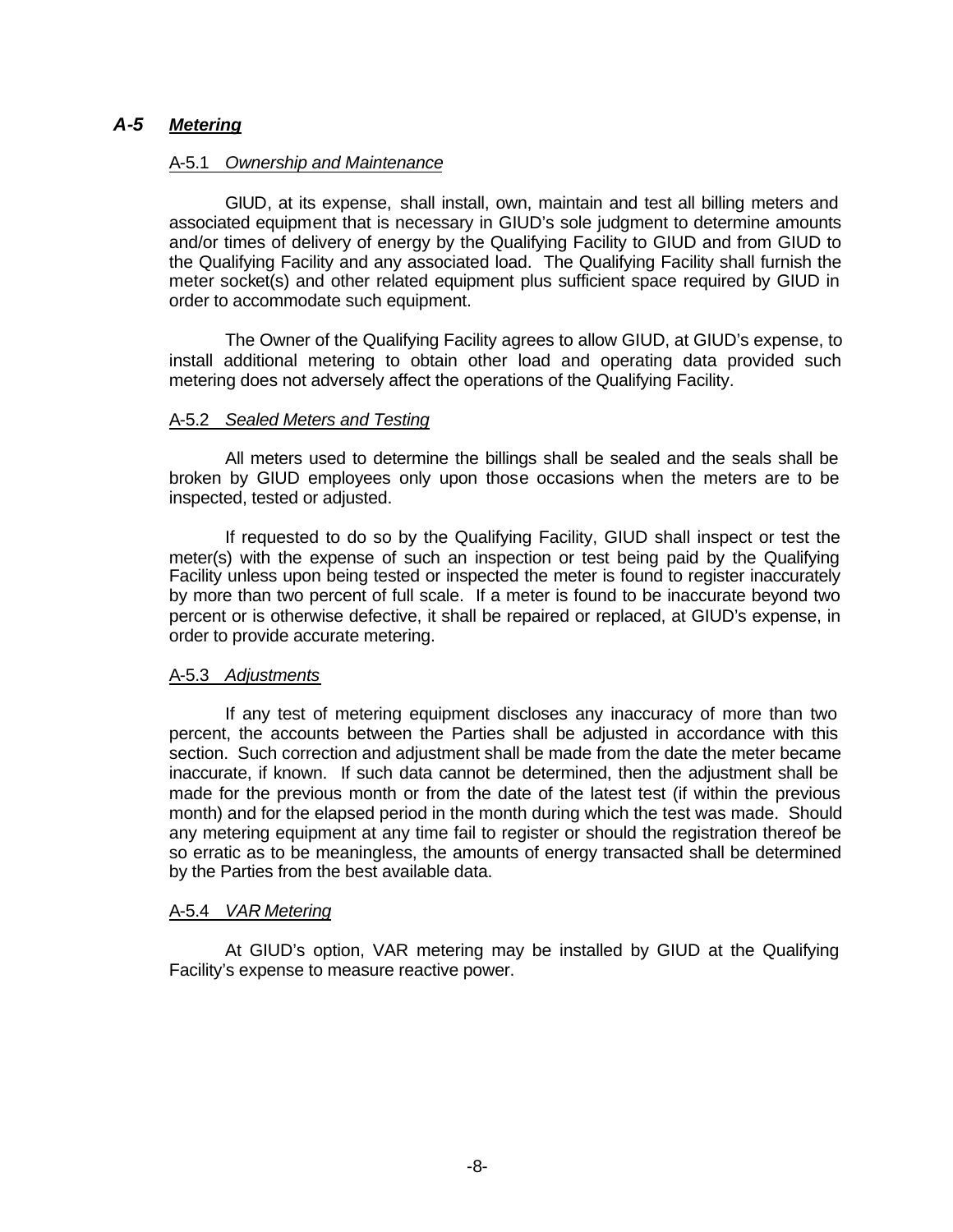#### *A-6 Billing and Payment*

Once a billing month, GIUD shall read the billing meter(s) installed to measure energy and capacity (real and reactive, if applicable) delivered to GIUD from the Qualifying Facility. GIUD shall then prepare a statement computing the amounts owed by GIUD for such energy. The billing and payment shall be in accordance with state law and adopted GIUD regulations regarding such items.

#### *A-7 Uncontrollable Forces*

A Party shall not be considered to be in default in respect to any obligation hereunder if prevented from fulfilling such obligation by reason of uncontrollable forces. The term uncontrollable forces shall be deemed for the purposes hereof to mean storm, flood, lightening, earthquake, fire, explosion, civil disturbance, labor disturbance, sabotage, war, national emergency, restrant by court or public authority or other causes beyond the control of the Party affected which such Party could not reasonably have been expected to avoid by exercise of due diligence and foresight. Either Party unable to fulfill any obligation by reason of uncontrollable forces will exercise due diligence to remove such disability with reasonable dispatch.

#### *A-8 Indemnity and Liability*

Each Party shall indemnify the other Party, its officers, agents, and employees against all loss, damage, expense and liability to third persons for injury to or death of person or injury to property, proximately caused by the indemnifying Party's construction, ownership, operation, or maintenance of, or by failure of, any of such Party's works on facilities used in connection with this Agreement. The indemnifying Party shall, on the other Party's request, defend any suit asserting a claim covered by this indemnity. The indemnifying Party shall pay all costs that may be incurred by the other Party in enforcing this indemnity.

Nothing in this Agreement shall be construed to create any duty to any standard of care with reference to or any liability to any person not a Party to this Agreement.

#### *A-9*. *Waiver*

Any waiver at any time by either Party of its rights with respect to default under this Agreement shall not be deemed a waiver with respect to any subsequent default by the other Party under this Agreement.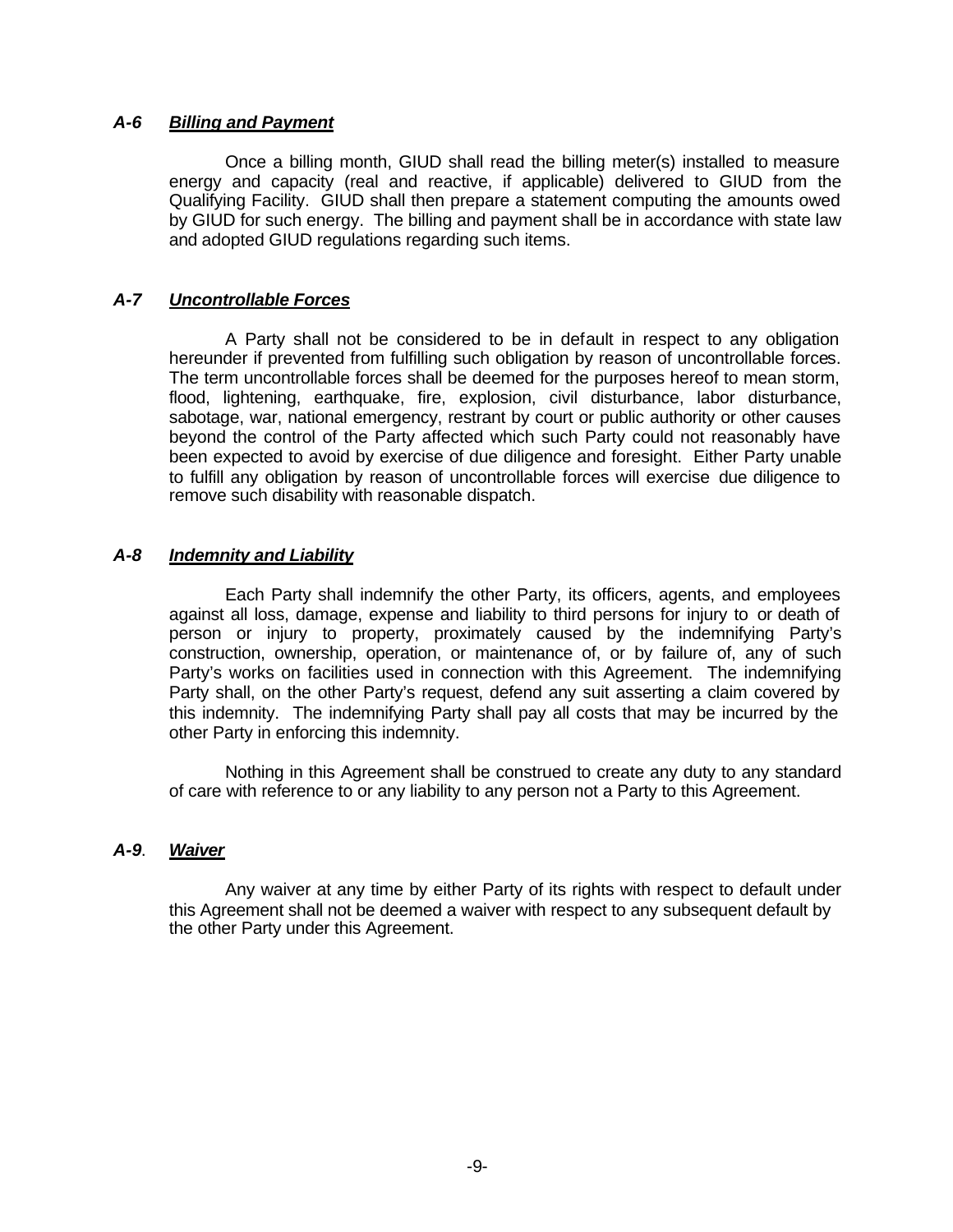#### *A-10. Successors, Legal Representative or Assigns*

This Agreement shall be binding upon and inure to the benefit of the successors, legal representatives, or assigns of the respective Parties. Neither Party shall assign this Agreement without the express written consent of the other Party, nor shall a Party be relieved of its obligations hereunder or impose additional obligations or burdens on the other Party by any assignment given.

#### *A-11. Governmental Jurisdiction and Authorization*

This Agreement is subject to the jurisdiction of those governmental agencies having control over the Parties of the Agreement. This Agreement shall not become effective until all required governmental authorization and permits are first obtained and copies are submitted to GIUD.

This Agreement shall at all times be subject to such changes by such governmental agencies, and the Parties shall be subject to such conditions and obligations, as such governmental agencies may from time to time direct in the exercise of their jurisdiction. Both parties agree to exert their best efforts to comply with all applicable rules and regulations of all governmental agencies having control over either Party or this Agreement. The Parties shall take all reasonable action necessary to secure all required governmental approvals of this Agreement in its entirety and without change.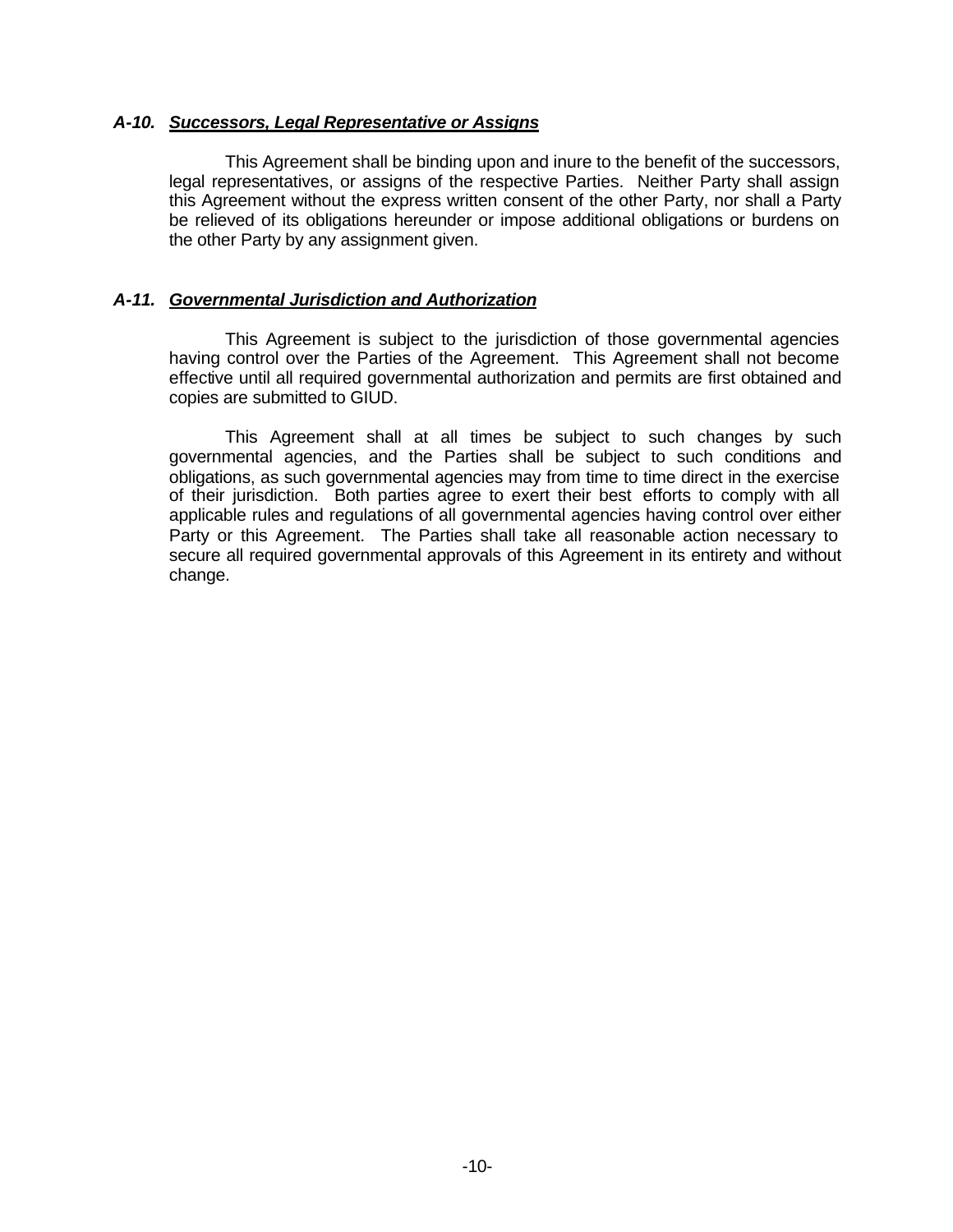#### *COGENERATION AND SMALL POWER PRODUCTION PURCHASED ENERGY RATE*

*AVAILABLE:* To cogeneration and small power production facilities with production capacity of 25 KW and less that qualify under the guidelines for implementing PURPA Sections 201 and 210. This rate shall be used in conjunction with the applicable retail rate.

*CHARACTER OF SERVICE:* Unless otherwise provided by contract, the character of purchased power will be single or three phase alternating electric current at 60 hertz. Voltage shall be determined by the voltage of GIUD's distribution system in the vicinity unless otherwise agreed.

*PURCHASE OF OUTPUT FROM QUALIFYING FACILITIES:* Owners of Qualifying Facilities will be allowed to use the electrical output of their Qualifying Facilities to instantaneously supply all or a portion of their own load and deliver the instantaneous surplus to GIUD. At the end of the billing period, the energy delivered to GIUD or supplied to the customer will be determined. The net positive energy supplied to the customer will be at the applicable retail rate.

The net positive energy delivery to GIUD will be purchased by GIUD each billing period at this Cogeneration and Small Power Production Energy Rate. Other applicable fees and charges, including the customer charge and demand charge of the retail rate will be billed to the Customer.

**PURCHASE PRICE:** Energy from qualifying small power production and cogeneration facilities will be paid for on the following basis:

A. For Qualifying Facilities of 25 kW and less payment on a monthly basis of an amount of \$0.015 per kilowatt hour plus the calculated power cost adder normally applied to purchase kilowatt hours for all net positive energy delivered to the City of Grand Island Utilities Department.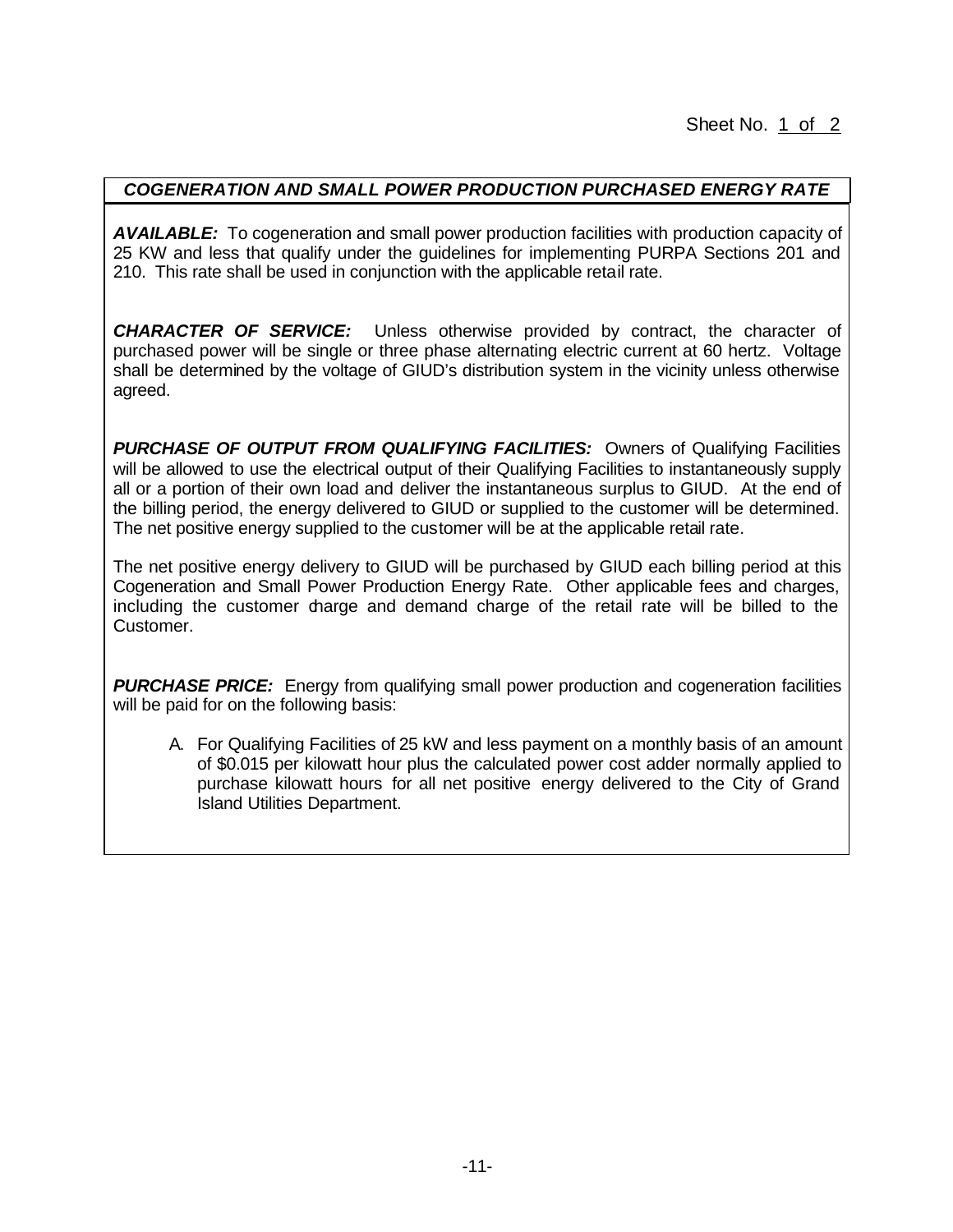#### *COGENERATION AND SMALL POWER PRODUCTION PURCHASED ENERGY RATE*

#### *TERMS AND CONDITIONS:*

- 1. A signed written agreement between the Qualifying Facility and GIUD will be required.
- 2. Unless modified by contract, the GIUD Service Regulations shall apply to this schedule.
- 3. For facilities with more than 25 kilowatts of capacity, the purchase rate and other terms and conditions will be determined on a case by case basis.
- 4. Customer Qualified Facility installation must comply with all applicable City, County, and State Laws and Regulations.

|          | Effective |
|----------|-----------|
|          |           |
|          |           |
| Approved | Issued by |